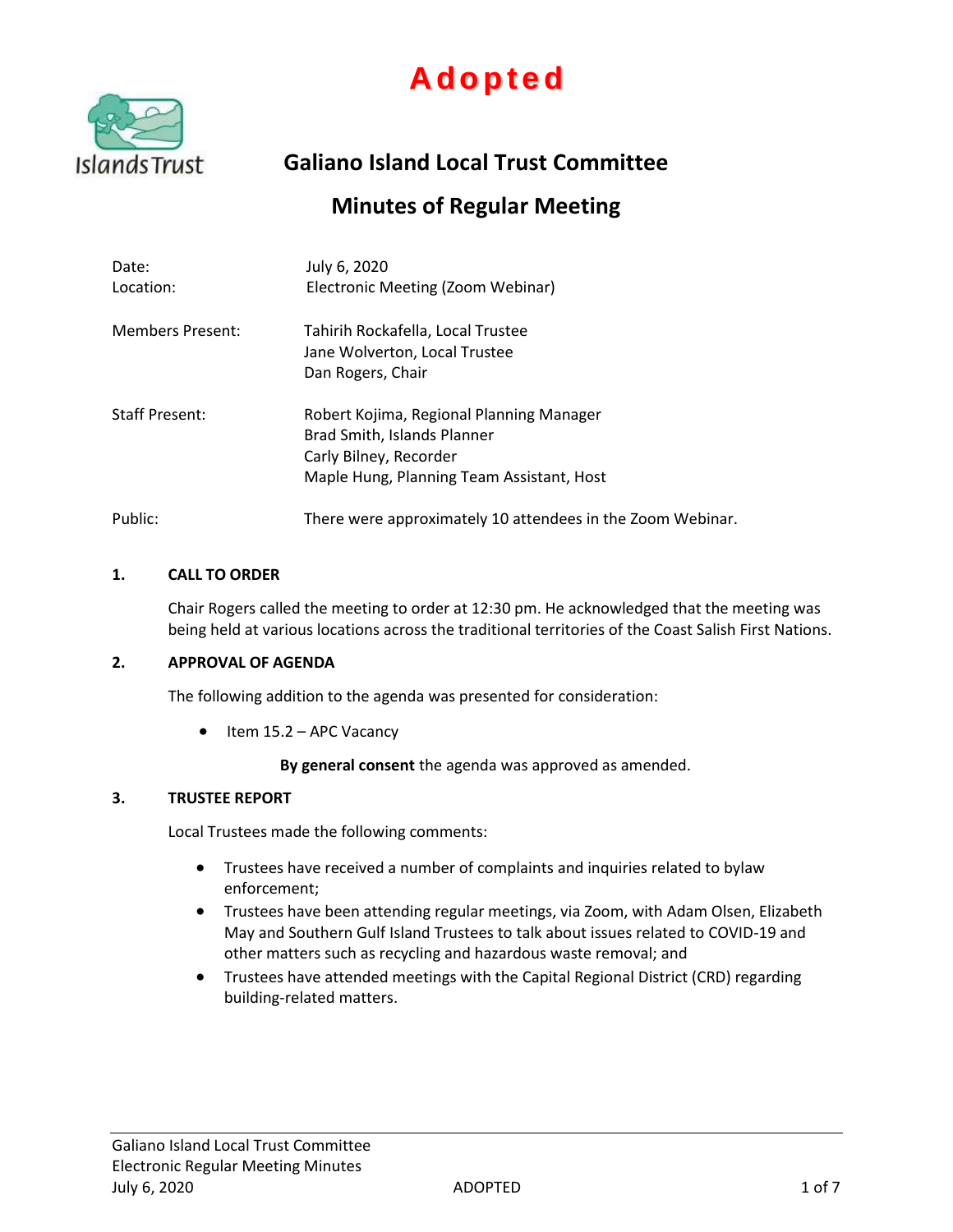## **4. CHAIR'S REPORT**

Chair Rogers made the following comments:

- Zoom technology was a success at the virtual Trust Council meeting held in June, which included a number of delegations; and
- The Trust Council meeting included discussions about adapting to the pandemic, a draft safe reopening plan and moving towards in-person local trust committee meetings.

## **5. TOWN HALL AND QUESTIONS**

Members of the public made the following comments regarding the proposed policy on unlawful land uses and planning applications:

- Public policy should serve to bring people into compliance through voluntary and cooperative persuasive measures;
- The proposed policy seems punitive rather than persuasive in nature;
- The cost may make compliance itself a deterrent;
- Staff, planners and bylaw enforcement actions are meant to help bring people into compliance; and
- Trustees are urged to ensure the policy applies on Galiano, particularly with respect to GL-RZ-2014.1 (Crystal Mountain).

The following comments were made regarding GL-RZ-2014.1 (Crystal Mountain):

- The rezoning proposal from the Crystal Mountain Society (CMS) is inaccurate in some aspects and incomplete; many issues remain unresolved; and
- There is concern about the retreat at the CMS scheduled for August, given the current pandemic.

Comments were made regarding the involvement of the Galiano Island Parks and Recreation Commission (GIPRC) in land-use decisions on properties adjacent to shore accesses.

#### **6. COMMUNITY INFORMATION MEETING**

None

#### **7. PUBLIC HEARING**

None

#### **8. MINUTES**

#### **8.1 Local Trust Committee Minutes Dated June 1, 2020 (for Adoption)**

**By general consent** the Local Trust Committee meeting minutes of June 1, 2020 were adopted.

#### **8.2 Section 26 Resolutions Without Meeting Report**

None

## **8.3 Advisory Planning Commission Minutes**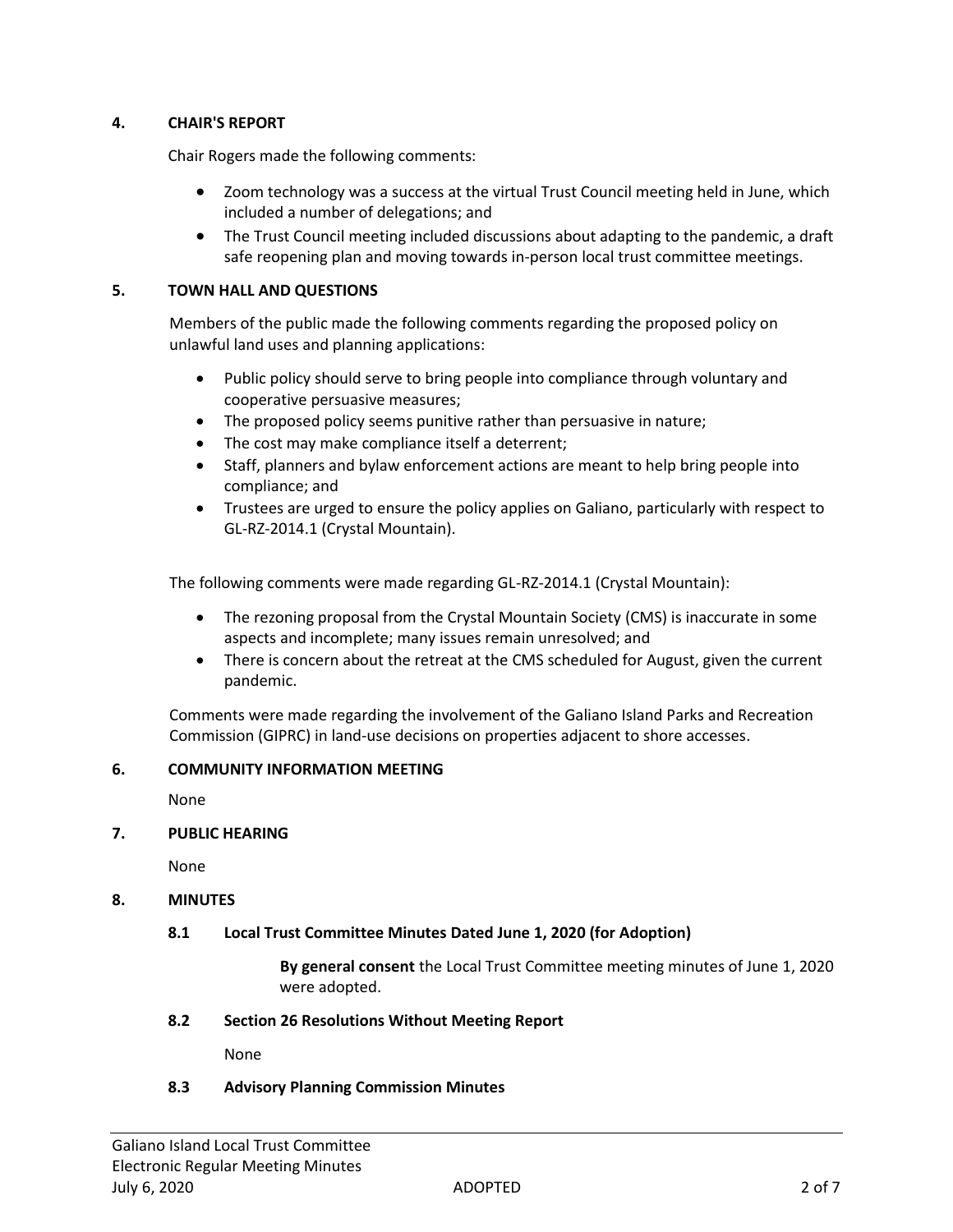None

#### **9. BUSINESS ARISING FROM MINUTES**

## **9.1 Follow-up Action List Dated June 2020**

Planner Smith reported on the Follow-up Action List. He suggested that the 60 day public comment period on short term vacation rentals (STVR) begin approximately August 1.

#### **10. DELEGATIONS**

None

## **11. CORRESPONDENCE**

None

*Correspondence received concerning current applications or projects is posted to the LTC webpage*

## **12. APPLICATIONS AND REFERRALS**

## **12.1 GL-RZ-2014.1 (Crystal Mountain) - Staff Report**

Planner Smith presented the staff report on GL-RZ-2014.1 (Crystal Mountain). Discussion was held and the following comments were made by LTC and the applicants:

- There is a need for a site plan;
- There is support for the transferring of title as opposed to the use of a covenant;
- The development area has received safety approval from C.N. Ryzuk & Associates Ltd., a geotechnical engineering firm;
- The number of people coming on the retreat in August is being very carefully regulated; the approximately 20 visitors are all Canadians coming from BC and Alberta;
- Dr. Whynot recently visited the site and gave her approval for the retreat and its processes; and
- Increased communication between the CMS and its neighbours could be beneficial.

Staff will bring a staff report to LTC, likely in September, providing additional analysis of the revised CMS proposal.

## **12.2 GL-DP-2019.1 (Simons) - Staff Report**

Planner Smith reviewed the staff report regarding GL-DP-2019.1 (Simons). Discussion followed and the following comments were made:

- Shoreline erosion at the site is significant;
- According to the applicants and professional assessment, a seawall is the only option given the robust wave activity;
- An unnatural response, in the form of a seawall, could mitigate the impact of the unnatural erosion caused by ferry waves; and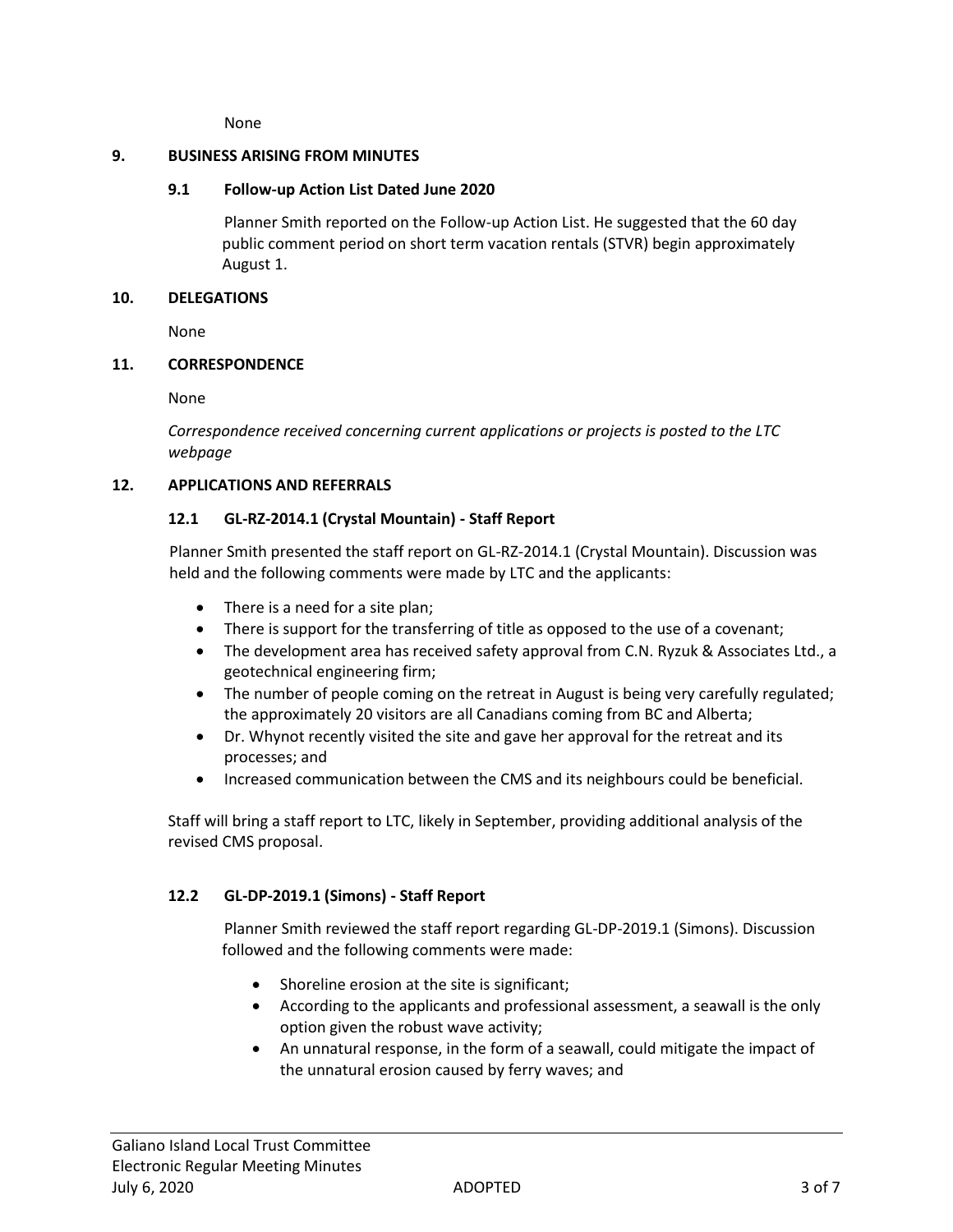A section of the *Local Government Act* allows the variance to be built into the development permit; in this case, there is no requirement to notify neighbours about the variance.

## **GL-2020-035**

## **It was Moved and Seconded,**

that the Galiano Island Local Trust Committee approve issuance of Development Permit GL-DP-2019.1 (Simons).

 **CARRIED**

## **12.3 GL-DVP-2020.1 (Gibb) - Staff Report**

Planner Smith reviewed the staff report regarding GL-DVP-2020.1 (Gibb).

## **GL-2020-036**

## **It was Moved and Seconded,**

that because the adjacent neighbour to the cabin variance provided written support, and the neighbour adjacent to the accessory building provided support, and the accessory building, while being two storeys, maintains the height maximum of the Land Use Bylaw, the Galiano Island Local Trust Committee approve issuance of Development Variance Permit GL-DVP-2020.1 (Gibb).

*CARRIED* **CARRIED** 

A brief break was held between 2:00 -2:15 p.m.

## **12.4 GL-TUP-2020.4 (Pankratz) - Staff Report**

Planner Smith reviewed the staff report regarding GL-TUP-2020.4 (Pankratz) and noted that the CRD confirmed that there are no concerns with the existing water system.

#### **GL-2020-037**

#### **It was Moved and Seconded,**

that the Galiano Island Local Trust Committee approve the issuance of a renewal for GL-TUP-2020.4 (Pankratz) for a period of two 2 years.

#### *CARRIED* **CARRIED**

## **12.5 GL-RZ-2017.1 (Stevens) – Consideration of Adoption of Bylaws 265 and 266 – Staff Report**

Regional Planning Manager Kojima briefly reviewed the bylaws that are for consideration of adoption.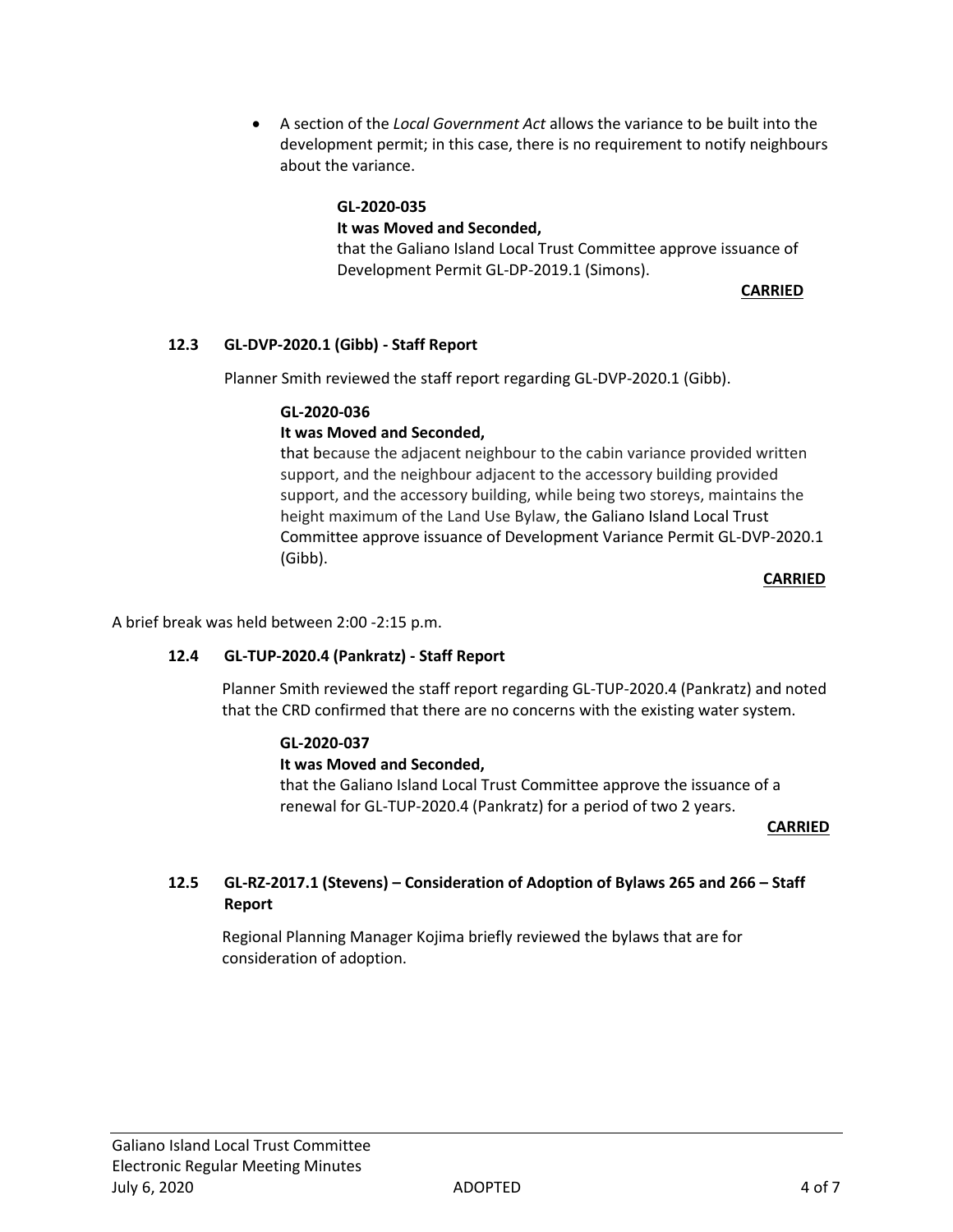## **GL-2020-038**

## **It was Moved and Seconded,**

1. that the Galiano Island Local Trust Committee Bylaw No. 265, cited as "Galiano Island Official Community Plan Bylaw No. 108, 1995, Amendment No. 2, 2017", be adopted.

## *CARRIED*

# **GL-2020-039 It was Moved and Seconded,**

that the Galiano Island Local Trust Committee Bylaw No. 266, cited as "Galiano Island Land Use Bylaw, 1999, Amendment No. 2, 2017", be adopted.

#### **CARRIED**

#### **13. LOCAL TRUST COMMITTEE PROJECTS**

Planner Smith commented on the STVR Review Project. Staff are working to finalize the notice for the 60 day bylaw comment period.

#### **14. REPORTS**

## **14.1 Work Program Reports**

14.1.1 Top Priorities Report Dated June 2020

Received for information.

14.1.2 Projects List Report Dated June 2020

Received for information.

#### **14.2 Applications Report Dated June 2020**

Received for information.

#### **14.3 Trustee and Local Expense Report Dated May 2020**

Received for information.

#### **14.4 Adopted Policies and Standing Resolutions**

Received for information.

There was discussion about whether neighbours should be notified of development permit applications when a variance is inherently built into the development permit.

#### **GL-2020-040**

#### **It was Moved and Seconded,**

that the Galiano Island Local Trust Committee ask staff to draft language for a suggested resolution that would address neighbour notification in the case of a variance built into a development permit application**.**

#### **CARRIED**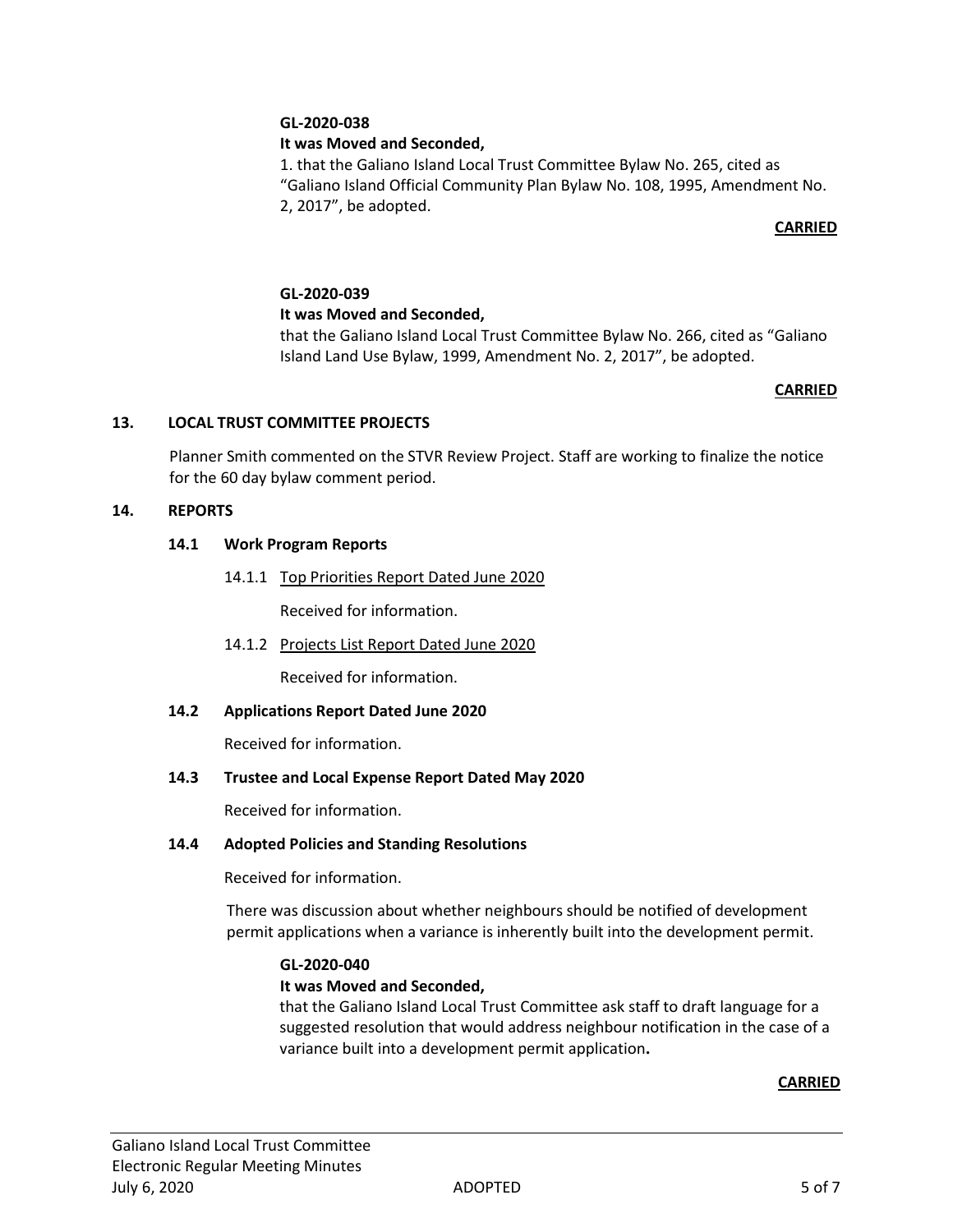### **14.5 Local Trust Committee Webpage - None**

#### **14.6 Islands Trust Conservancy Report Dated May 2020**

Received for information.

#### **15. NEW BUSINESS**

## **15.1 Unlawful Land Uses and Planning Applications**

## **GL-2020-041**

## **It was Moved and Seconded,**

that the Galiano Island Local Trust Committee adopt the following policy on unlawful land uses and planning applications:

a. Where an application is received and a use is continuing in contravention of a land use bylaw, staff are directed to request that the applicant cease the use prior to processing the application, and that staff are directed to continue with enforcement until the use is ceased.

b. The applicant may request that the Local Trust Committee proceed with consideration of the application while the use is continuing; and, where the Local Trust Committee considers there is a community need to process the application while the prohibited use is continuing, the Local Trust Committee may direct that bylaw enforcement actions, including the issuing of notices, cease.

c. Where the Local Trust Committee does not consider that there is a community need, or the applicant has not made such a request of the Local Trust Committee; bylaw enforcement actions, including the issuing of notices, will continue.

d. In deciding whether to grant land use approval for a use that was commenced in contravention of a land use bylaw, the Local Trust Committee may consider whether the applicant has suspended the prohibited land use pending a decision on the application.

#### **CARRIED**

Discussion followed about how enforcement of this motion would affect Crystal Mountain Society.

Trustee Wolverton suggested a friendly amendment to change the wording in the policy from "Where an application *is* received" to "where an application *has been* received."

Discussion followed. Trustee Wolverton suggested a second friendly amendment to keep the wording as written in the original motion, and the LTC agreed.

#### **15.2 APC Vacancy**

It was noted that there is one remaining vacancy on the Galiano Island Advisory Planning Commission. Staff confirmed publication of an advertisement would be forthcoming.

#### **16. UPCOMING MEETINGS**

## **16.1 Next Regular Meeting Scheduled for September 8, 2020 at the South Community Hall, Galiano Island**